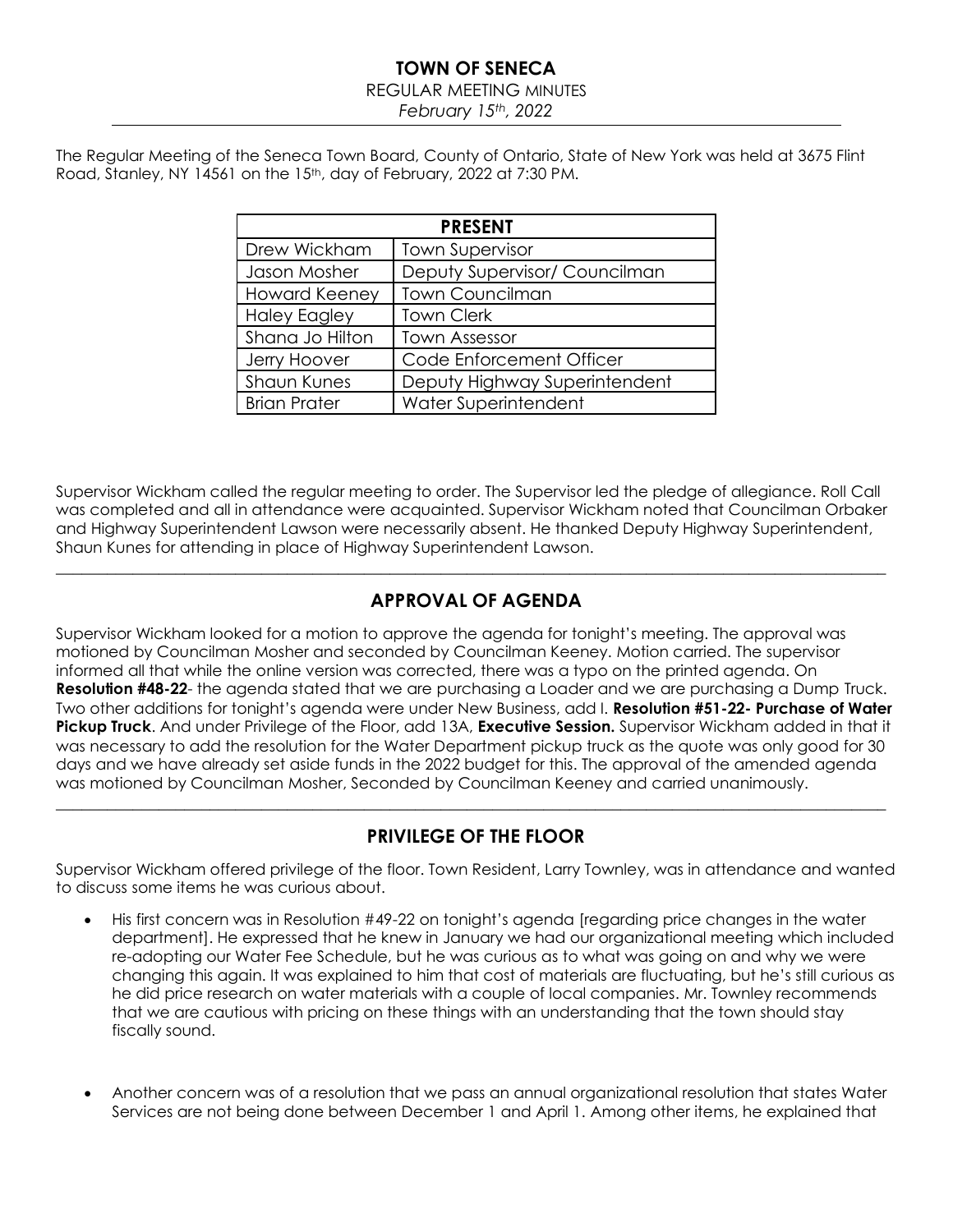## REGULAR MEETING MINUTES

*February 15th, 2022*

he knew of some other districts who allow the personal contractor to dig the water main, put the saddles on, and tap into the water system themselves.

- His third concern was that he's been in contact with Supervisor Wickham for over 4 years about the town hydrants being properly exercised. Mr. Townley acknowledges that he's seen them exercise the main valves in the town and do greasing to some hydrants, but that he doesn't think it is being completed in its entirety. He mentioned that he has a pamphlet for the hydrants that we use in the town. He explained that he'd just like to see every hydrant exercised at-least once per year. Mr. Townley is concerned that if the hydrants are not being exercised properly, then we may run into a problem.
- His final concern was that he went to the transfer station earlier in the day to dispose of some waste and that the dumpsters were still overflowing. He acknowledged that this is the first week of the schedule change at the dump and he understands that many people are still getting used to this change; however, the main reason for changing the schedule was for better timing to come in and empty the containers. He also explained that nothing was sanded or salted and there are elderly folks who dispose of their waste there. He fears for dangerous occurrences of the people utilizing the Town Transfer Station if the grounds are not safe.

Mr. Townley said he had nothing further at this time and thanked the Town Board for allowing him the time to speak.

Supervisor Wickham asked if anybody else would like privilege of the floor and nobody else wished to speak at this time.

## \_\_\_\_\_\_\_\_\_\_\_\_\_\_\_\_\_\_\_\_\_\_\_\_\_\_\_\_\_\_\_\_\_\_\_\_\_\_\_\_\_\_\_\_\_\_\_\_\_\_\_\_\_\_\_\_\_\_\_\_\_\_\_\_\_\_\_\_\_\_\_\_\_\_\_\_\_\_\_\_\_\_\_\_\_\_\_\_\_\_\_\_\_\_\_\_\_ **SUPERVISOR'S REPORT**

### **WATER UPDATE:**

Supervisor Wickham stated that we have a tentative approval from the Department of Health on the Kashong rehab. The Department of Health had a few questions before they gave the final approval- those questions have been responded to at this time. We're expecting to get approval anytime now for the new water tank on Olson Road. We are hoping that [all going smoothly] we can go out to bid soon with both of those projects.

### **SWIO UPDATE:**

Supervisor Wickham asked if Councilman Malyj had any updates or items to add regarding the Seneca Watershed Intermunicipal Organization. Councilman Malyj said he attended the most recent meeting and that there were no updates that would affect our town at this time.

Supervisor Wickham looked for a motion to approve the minutes from the January 18<sup>th</sup> regular meeting Councilman Keeney offered the motion that was seconded by Councilman Mosher. Motion was carried.

## \_\_\_\_\_\_\_\_\_\_\_\_\_\_\_\_\_\_\_\_\_\_\_\_\_\_\_\_\_\_\_\_\_\_\_\_\_\_\_\_\_\_\_\_\_\_\_\_\_\_\_\_\_\_\_\_\_\_\_\_\_\_\_\_\_\_\_\_\_\_\_\_\_\_\_\_\_\_\_\_\_\_\_\_\_\_\_\_\_\_\_\_\_\_\_\_\_ **COMMUNICATIONS**

All communications were reviewed and are available to view at the Town Hall upon request.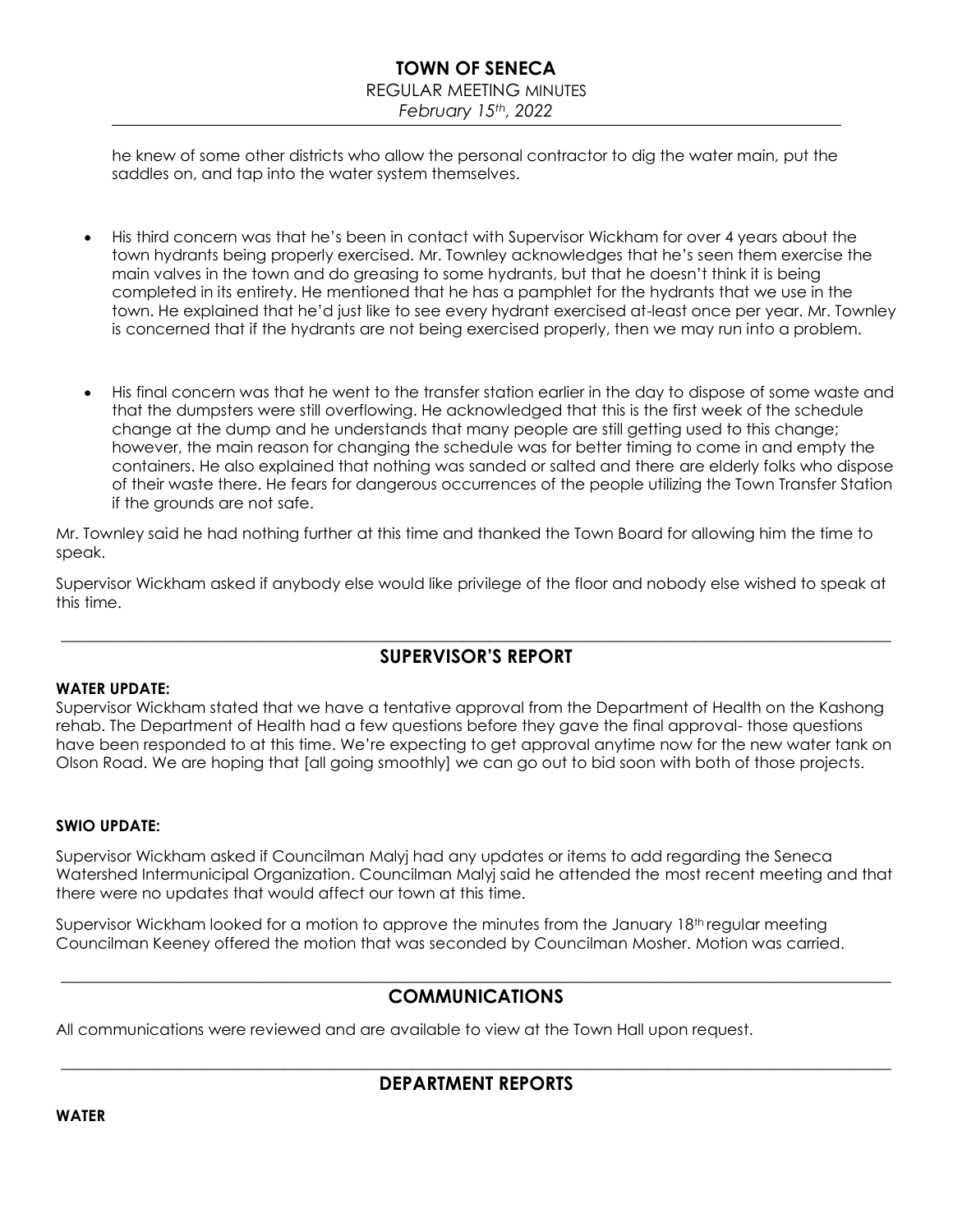### REGULAR MEETING MINUTES

*February 15th, 2022*

Supervisor Wickham added a point of clarity that he knows for fact that the hydrants in the town were all serviced last year. Councilman Mosher added that he remembers some being painted as well.

## **ZONING**

CEO Hoover had a few things to add to his report. He updated the board on the status of 5299 Wilson Road with the unfortunate death of the tenant.

He also added that at the end of this month on the  $25<sup>th</sup>$ , he will be providing a safety training with 4 local fire departments at North Side Fire Department. This training is regarding the fire code and fire service. CEO Hoover has also been asked to do a planning and zoning training with the Town of Benton and the Town of Torrey. CEO Hoover mentioned that he typically does not charge fees for these trainings and that he volunteers his time to do them. Supervisor Wickham stated that we [the board] appreciates the time he puts into these things.

Councilman Keeney inquired to CEO Hoover about a property at 3022 Seneca Castle Road. CEO Hoover updated the board on this matter and will be continuing attempting to contact the owners.

### **CASELLA**

Mr. Sanders was not able to be at the meeting; however, he did submit a report and has been in contact with Supervisor Wickham. He offered the news that they were approved for the new cell. They're hoping to be in it by the first of March or shortly thereafter. Supervisor Wickham also shared that they did put up a temporary sign at the Transfer Station, noting the schedule change. They are working on a permanent one.

Supervisor Wickham looked for a motion to approve the Supervisor, Town Clerk, and CEO Financial Reports. Motion was made by Councilman Mosher and seconded by Councilman Malyj.

| RES.<br><b>NUMBER</b>                                                                                              | <b>TITLE</b>                                      |                         |                        | <b>AYES</b> | <b>NAYS</b> | <b>ABSENT</b> |            | <b>MOTION</b>        |                      | <b>SECOND</b>       |
|--------------------------------------------------------------------------------------------------------------------|---------------------------------------------------|-------------------------|------------------------|-------------|-------------|---------------|------------|----------------------|----------------------|---------------------|
| #44-22                                                                                                             | Authorization to pay the 2022 Audited<br>Vouchers |                         |                        | 4           | $\Omega$    |               |            | Councilman<br>Keeney |                      | Councilman<br>Malyj |
|                                                                                                                    |                                                   |                         |                        |             |             |               |            |                      |                      |                     |
|                                                                                                                    |                                                   | <b>FUND</b>             | <b>VOUCHER NUMBERS</b> |             |             | <b>AMOUNT</b> |            |                      |                      |                     |
|                                                                                                                    |                                                   | General                 | 69-74, 80-105, 122-123 |             |             | \$38,749.19   |            |                      |                      |                     |
|                                                                                                                    |                                                   | Highway                 | 75-76, 106-121         |             |             | \$12,863.05   |            |                      |                      |                     |
|                                                                                                                    |                                                   | Water                   | 16-33                  |             |             | \$17,376.27   |            |                      |                      |                     |
|                                                                                                                    |                                                   | Sewer                   | 77-79 & 124            |             | \$2,349.03  |               |            |                      |                      |                     |
|                                                                                                                    |                                                   | Hall Lighting           | 125 & 126              |             | \$645.39    |               |            |                      |                      |                     |
|                                                                                                                    |                                                   | <b>Stanley Lighting</b> | 127 & 128              |             |             | \$601.10      |            |                      |                      |                     |
|                                                                                                                    |                                                   | Seneca Castle Lighting  | 129 & 130              |             |             | \$513.45      |            |                      |                      |                     |
|                                                                                                                    |                                                   | Trust & Agency          |                        | 130         |             |               | \$1,575.00 |                      |                      |                     |
|                                                                                                                    |                                                   |                         |                        |             |             |               |            |                      |                      |                     |
| Motion to bring resolution #42-22 off the table was made by Councilman Mosher and seconded by<br>Councilman Keeney |                                                   |                         |                        |             |             |               |            |                      |                      |                     |
|                                                                                                                    |                                                   |                         |                        |             |             |               |            |                      |                      |                     |
| 2021 Budget Transfers<br>#42-22                                                                                    |                                                   |                         | 4                      | $\Omega$    |             |               |            | Councilman<br>Mosher | Councilman<br>Keeney |                     |

# **NEW BUSINESS**

 $\_$  , and the set of the set of the set of the set of the set of the set of the set of the set of the set of the set of the set of the set of the set of the set of the set of the set of the set of the set of the set of th